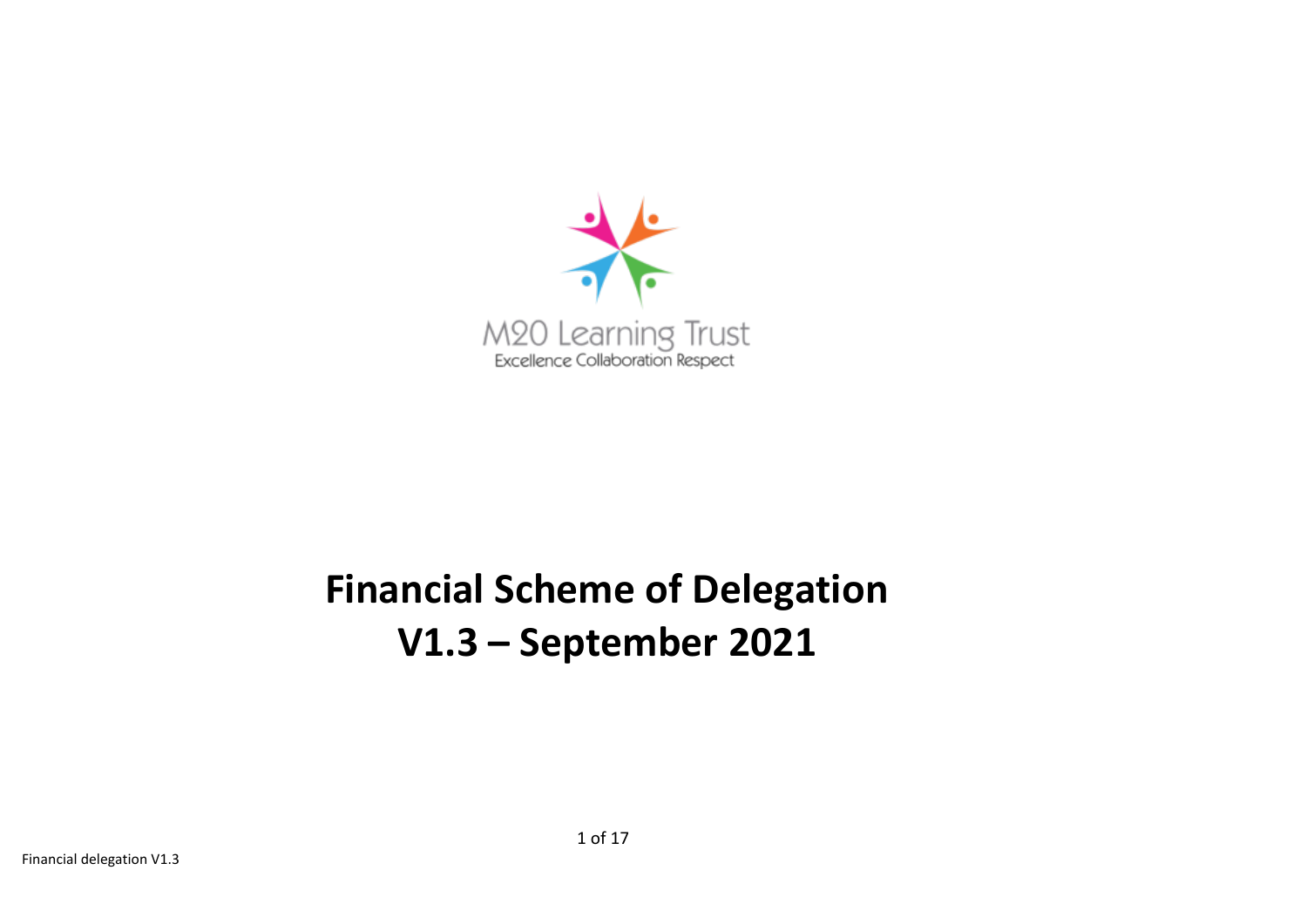RESPONSIBILITY FOR REVIEW: Financial Oversight, Audit and Risk Committee APPROVED BY: Board of Trustees<br>DATE OF APPROVAL: 13<sup>th</sup> July 2021 DATE OF APPROVAL:

# **Version Control Table**

| Version | Date       | Author     | Rationale/Summary of changes                                                                                                         | Ratified   |
|---------|------------|------------|--------------------------------------------------------------------------------------------------------------------------------------|------------|
| V1.0    | 04/03/2018 | Tina Smith | Final version - after changes made following extraordinary full<br>governing body meeting held on the 26 <sup>th</sup> February 2018 | 26/02/2018 |
| V1.1    | 27/02/2020 | Tina Smith | Updated to reflect new governance structure and leadership<br>team.                                                                  |            |
| V1.2    | 01/09/2020 | Tina Smith | Updated to reflect new executive leadership team job titles                                                                          | 22/09/2020 |
| V1.3    | 05/07/2021 | Tina Smith | Annual Review, No Change                                                                                                             |            |
|         |            |            |                                                                                                                                      |            |
|         |            |            |                                                                                                                                      |            |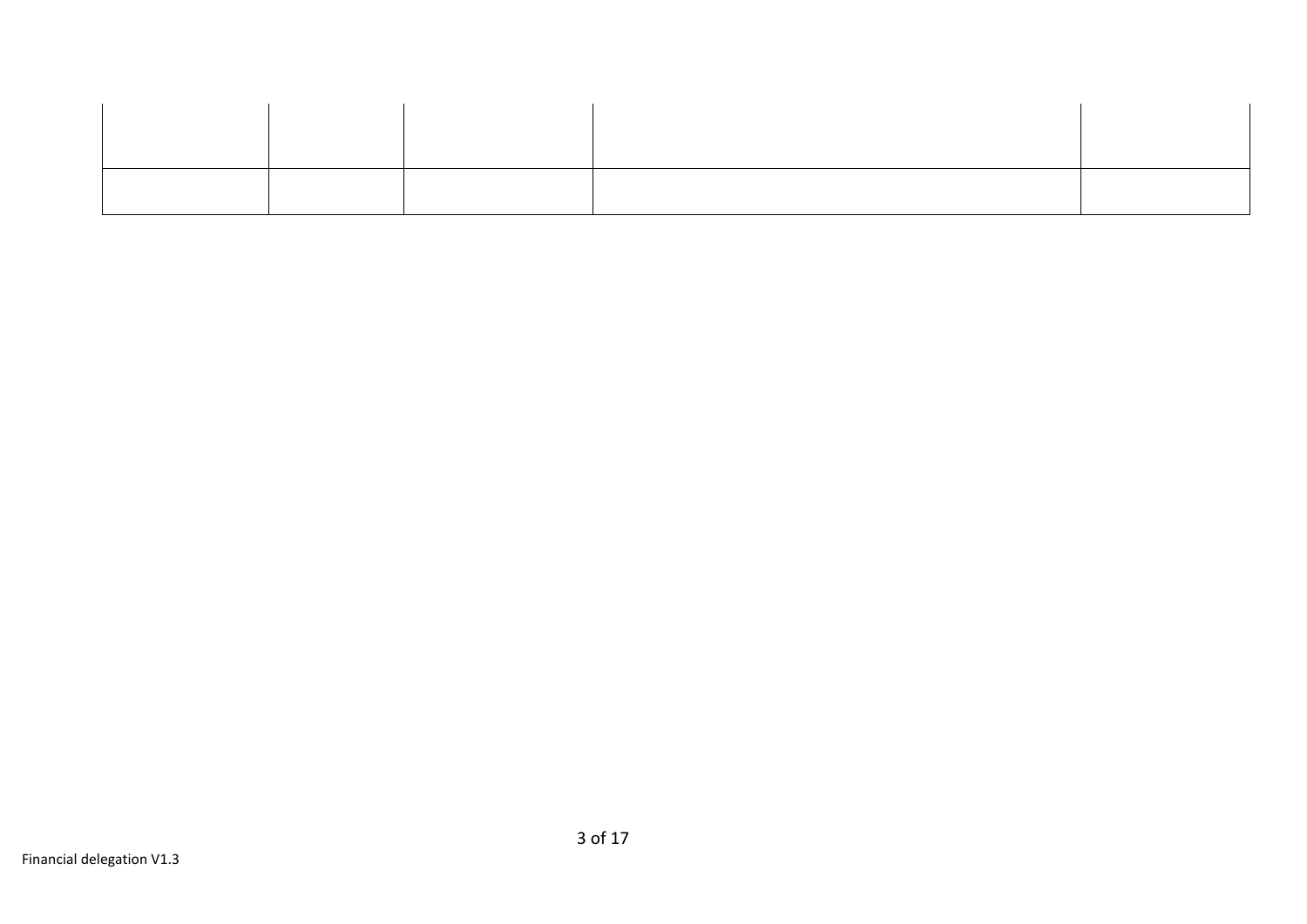# **Contents**

- Powers and Duties Reserved for the Board of Trustees
- Powers and Duties Delegated to the Financial Oversight, Audit and Risk **Committee**
- Financial Powers and Duties Delegated to the Executive Headteacher (CEO)
- Financial Powers and Duties Delegated to the Chief Finance and Operating Officer (CFOO)
- Financial Powers and Duties Delegated to Head of School/Headteacher
- Financial Powers and Duties Delegated to Other Staff
- Summary of Financial Authorisation Levels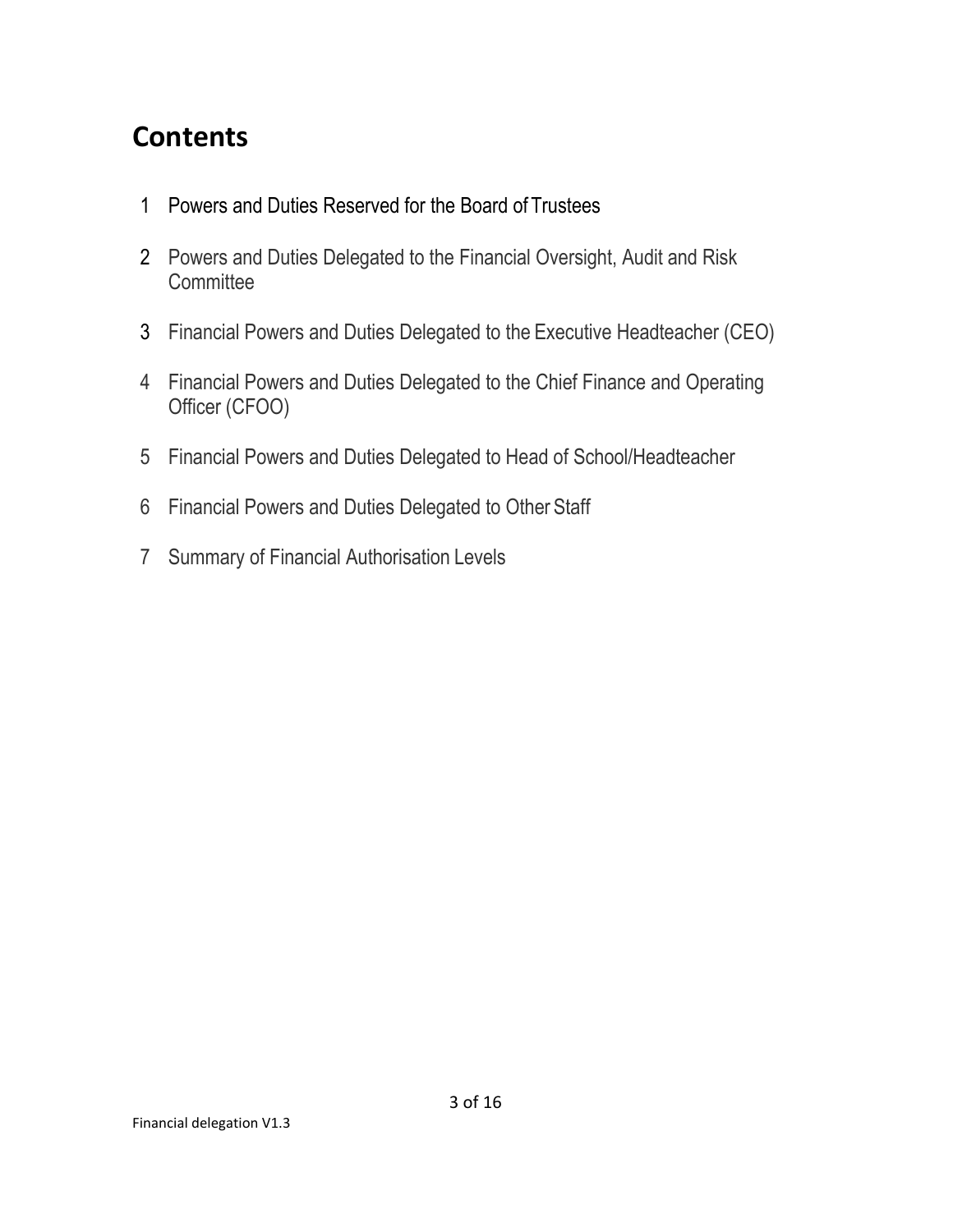# **1 Powers and Duties Reserved for the Board of Trustees**

The Board of Trustees shall be responsible for:

# **General**

1.1 Approval of a written scheme of delegation of its financial powers and duties to its Financial Oversight, Audit and Risk Committee, the Executive Headteacher as CEO and other staff. The scheme must satisfy the Board of Trustees ultimate responsibility for ensuring that there are adequate operational controls in place for all the financial processes within the Trust. The Scheme of Delegation should be operated in conjunction with the EFA Academies Financial Handbook (updated each year) and the Financial Procedures of the Trust.

# **Budgets/Budgetary Control**

1.2 Formally approving the annual Trust budget prior to the start of each financial year.

1.3 Considering budgetary control reports from the Financial Oversight, Audit and Risk Committee, with relevant explanations and documentation where required.

1.4 Authorisation of all changes to the forecast surplus/deficit in excess of £100,001. Details of all changes to the forecast surplus/deficit approved and authorised by the Financial Oversight, Audit and Risk Committee are to be formally notified to the Board of Trustees.

# **Purchasing**

1.5 Authorisation of the ordering of goods and services above £100,001, and authorising the award of such tenders.

1.6 Tenders other than the most financially favourable, or late tenders, can onlybe accepted by the Board of Trustees who shall minute the reasons for theirdecision.

# **Income**

1.7 Authorisation of the write-off of debts not collectable over £10,000.

# **Security of Assets**

1.8 Authorisation of the disposal of individual items of equipment and materials that have become surplus to requirements, unusable or obsolete with an original purchase value in excess of £20,000.

# **Investment**

1.9 Agreeing an investment policy in line with the Academies FinancialHandbook.

# **Bank Accounts**

1.10 Authorising the appointment of banking services.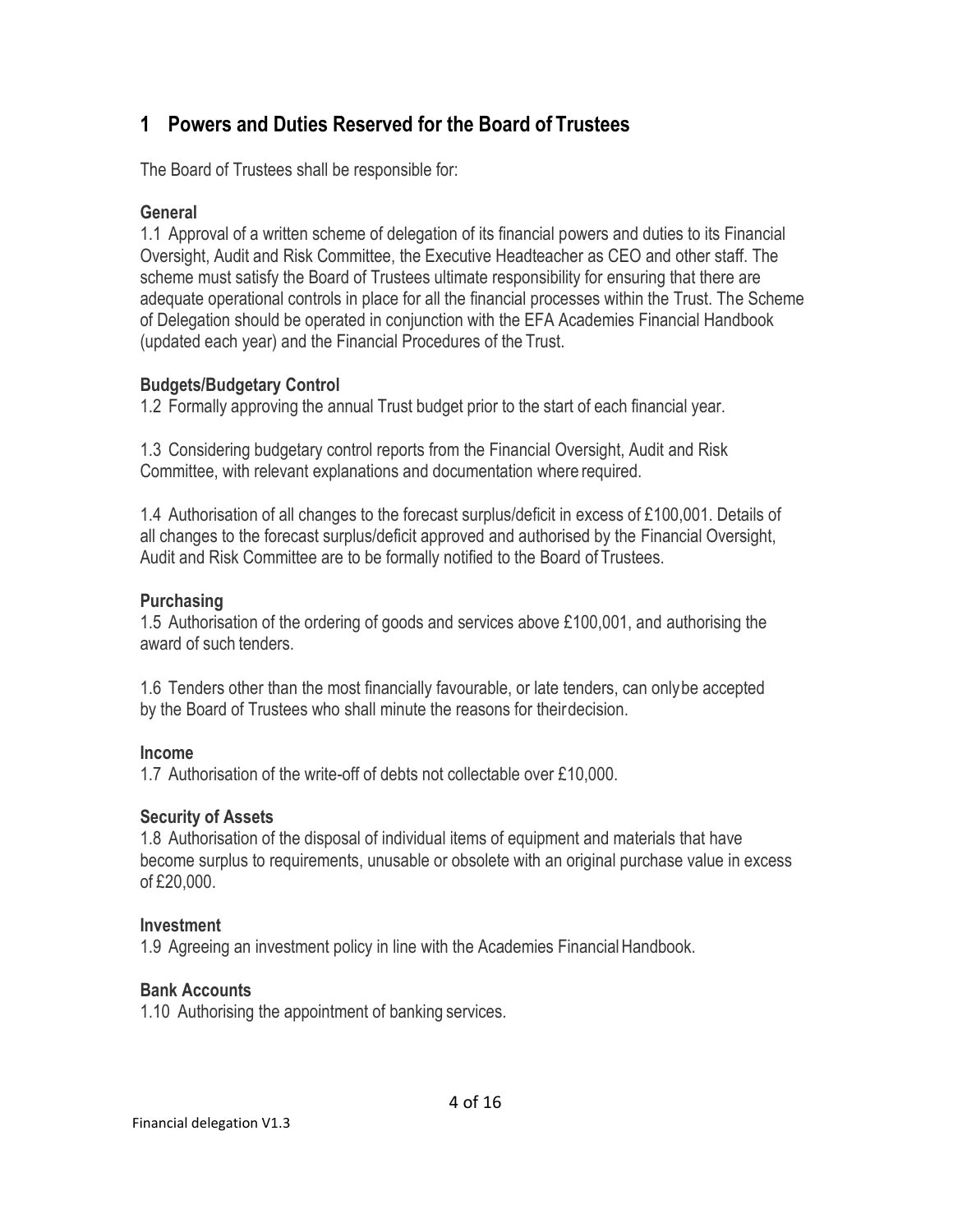#### **Accounts and Audit**

1.11 Appointing external auditors.

1.12 Reviewing and approval of the draft financial statements prior to submission to the Secretary of State by 31 December. Receiving the reports of the external auditor.

1.13 Approve the Financial Oversight, Audit and Risk Committee to receive the reports of the internal auditor on the use of resources, systems of internal financial control and discharge of financial responsibilities.

1.14 Maintain a Register of Business Interests for all Governors and those Academy staff with financial responsibilities.

1.15 Inform the EFA if it suspects any irregularity affecting resources.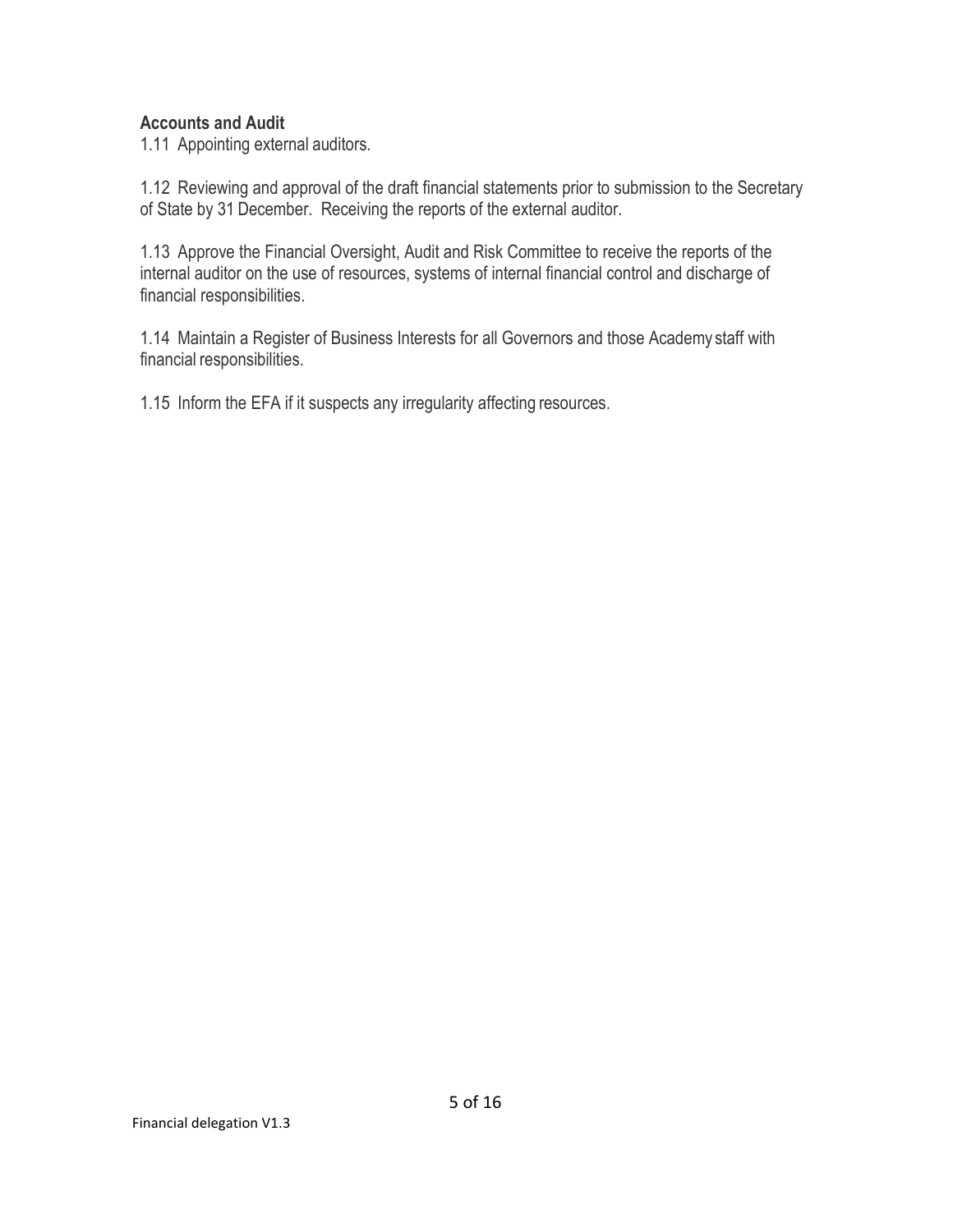# **2 Powers and Duties Delegated to the Financial Oversight, Audit and Risk Committee**

The Financial Oversight, Audit and Risk Committee shall be responsible for:

#### **General**

2.1 Exercising the powers and duties of the Board of Trustees in respect of thefinancial administration of the Trust, except for those items specifically reserved for the Board of Trustees and those delegated to the CEO and other staff.

2.2 Reporting on decisions taken under delegated powers to the next meeting of the Board of Trustees.

#### **Budgets/Budgetary Control**

2.3 Reviewing the annual Trust (and individual Academy) budget(s) prior to the start of each financial year and recommending its acceptance, or otherwise to the Board of Trustees.

2.4 Authorisation of all changes to the forecast surplus/deficit up to £100,000. Details of all changes to the forecast surplus/deficit approved and authorised by the Financial Oversight, Audit and Risk Committee are to be formally notified to the Board of Trustees.

2.5 Consider budgetary control reports on the Academy's financial position at every meeting, taking appropriate action to contain expenditure within the budget andreport to the Board of **Trustees** 

2.6 Reviewing the virement of sums between budget heads, subject to a limit of £100,000, as approved and authorised by the CEO and CFOO, which are to be formally notified to the Financial Oversight, Audit and Risk Committee who shall minute the notification.

2.7 Reporting to the Board of Trustees all significant financial matters and any actualor potential overspending.

# **Purchasing**

2.8 Authorising the award of orders and contracts over £50,001 and up to £100,000.

#### **Income**

2.9 Authorising the write off of debts not collectable between £5,001 and£10,000

#### **Insurances**

2.10 Ensuring that arrangements for insurance cover are in place andadequate.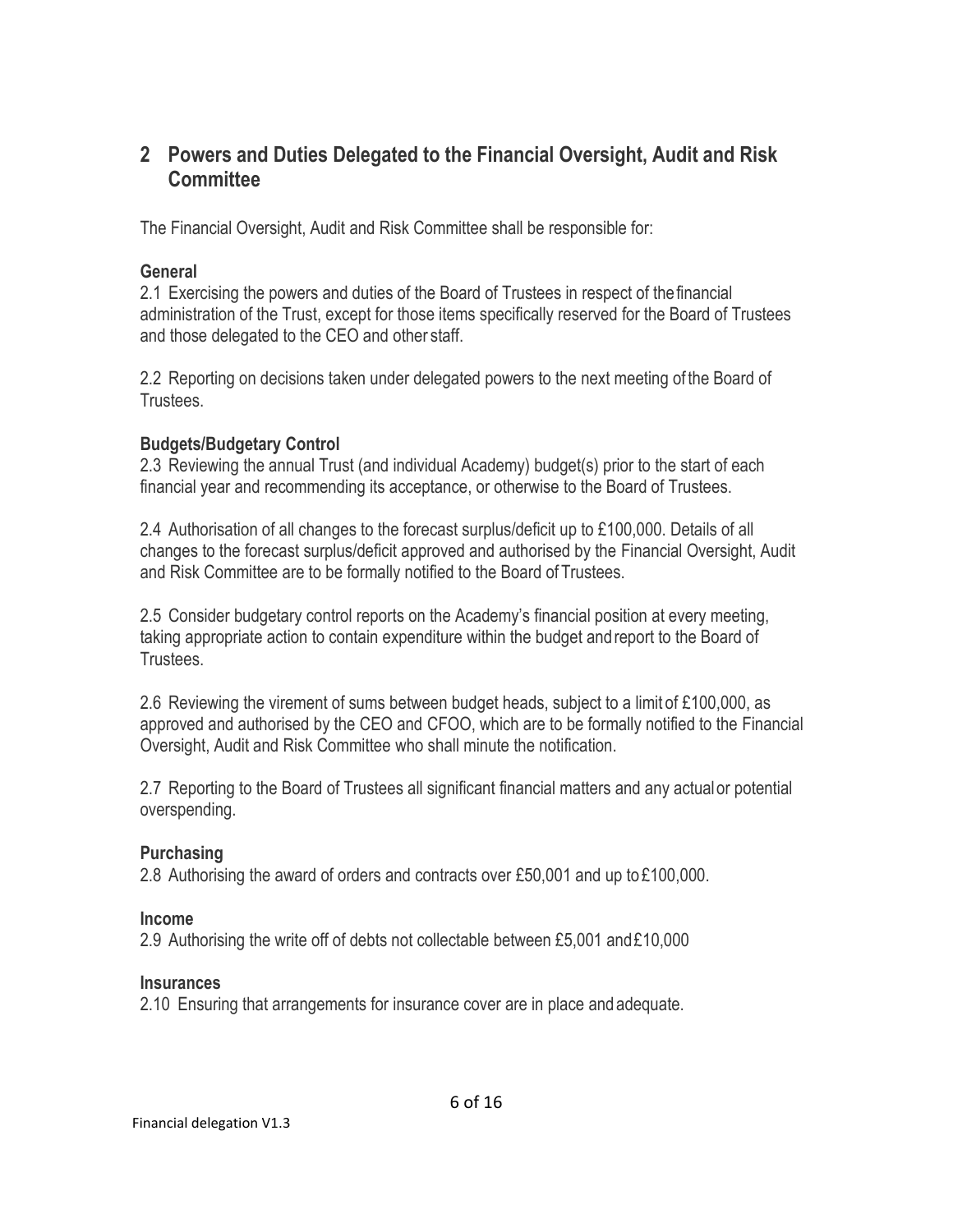#### **Security of Assets**

2.11 Ensuring that there are annual check of assets and the assetregister.

2.12 Authorising the disposal of individual items of equipment and materials that have become surplus to requirements, unusable or obsolete with an original purchase value of £10,001 to £20,000 and reporting such authorisations to the Board of Trustees.

#### **Bank accounts**

2.13 Approve bank mandates.

#### **Accounts and Audit**

2.14 Reviewing the draft financial statements and highlighting any significant issues to the Board of Trustees, prior to submission to the Secretary of State by 31December.

2.15 Reviewing the reports of the internal auditor on the effectiveness of the financial procedures and control. These reports must also be reported the Board of Trustees.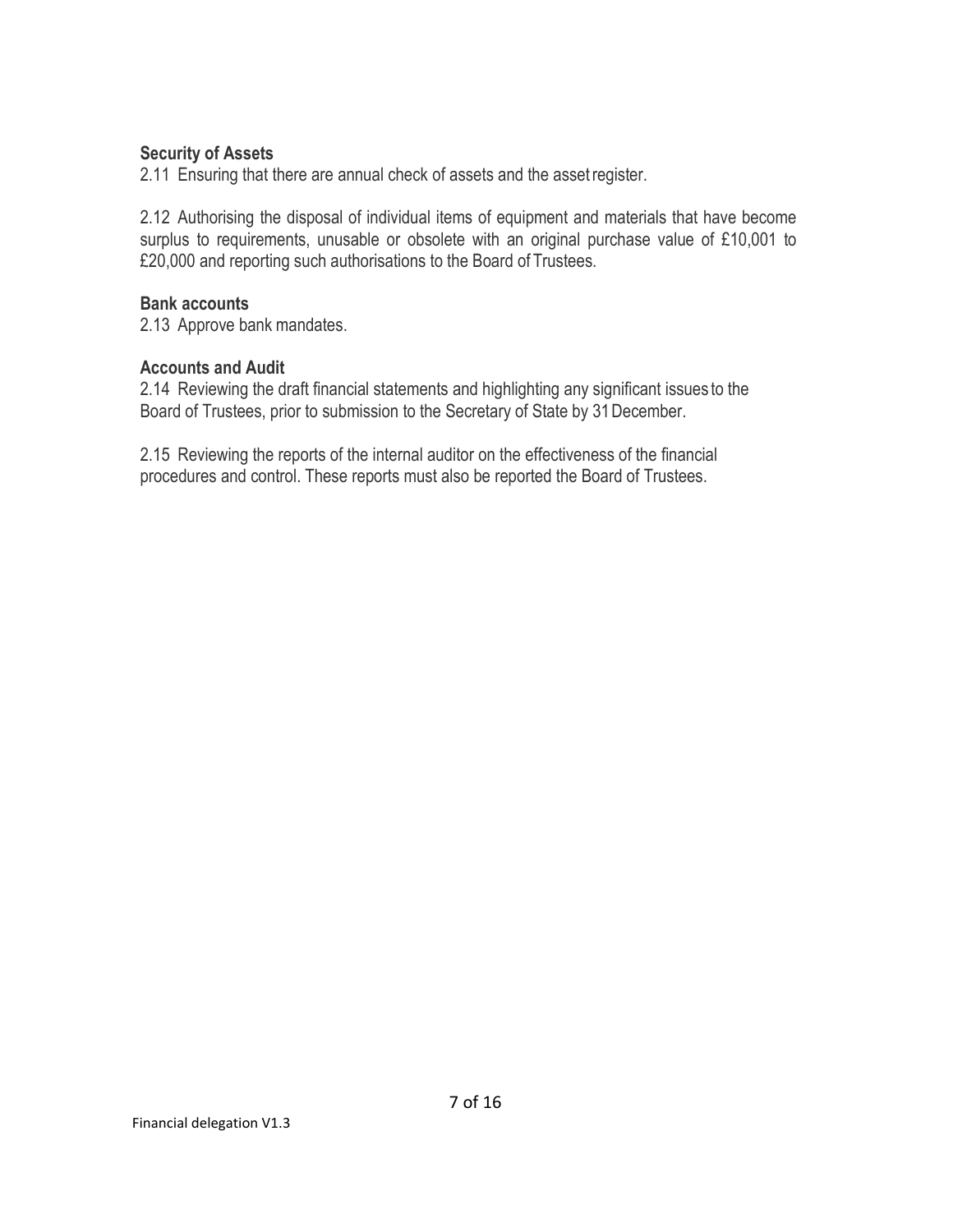# **3 Financial Powers and Duties Delegated to the Executive Headteacher (Chief Executive Officer – CEO)**

The CEO has delegated powers and functions in respect of the internal organisation, management and control of the Academy, the implementation of all policies approved by the Board of Trustees and its Committees for the direction of teaching and the curriculum.

The CEO shall be responsible for:

#### **Budgetary control**

3.1 Reviewing income and expenditure reports and highlighting actual or potential overspending to the Financial Oversight, Audit and Risk Committee.

3.2 Approving virements between budget headings, with the CFOO over £100,000 which have no effect on the forecast budgetsurplus/deficit and reporting such approval to the Financial Oversight, Audit and Risk Committee.

#### **Financial Management**

3.3 Ensuring the arrangements for collection of income, ordering of goods and services, payments and security of assets are in accordance with the Financial Regulations.

# **Purchasing**

3.4 Authorising orders and contracts over £25,001 and up to £50,000 in conjunction with the CFOO.

3.5 Ensuring that all contracts and agreements conform to the Financial Regulations.

# **Payroll and Personnel**

3.6 Approving new staff appointments within the authorised establishment.

#### **Security of Assets**

3.7 Ensuring that proper security is maintained at all times for all buildings,furniture, equipment, vehicles, stocks, stores, cash, information and records etc. under his/her control.

#### **Accounts and Audit**

3.8 The operation of financial processes within the Academy, ensuring that adequate operational controls are in place and that the principles of internal control are maintained.

3.9 Ensuring that full, accurate and up to date records are maintained in orderto provide financial and statistical information.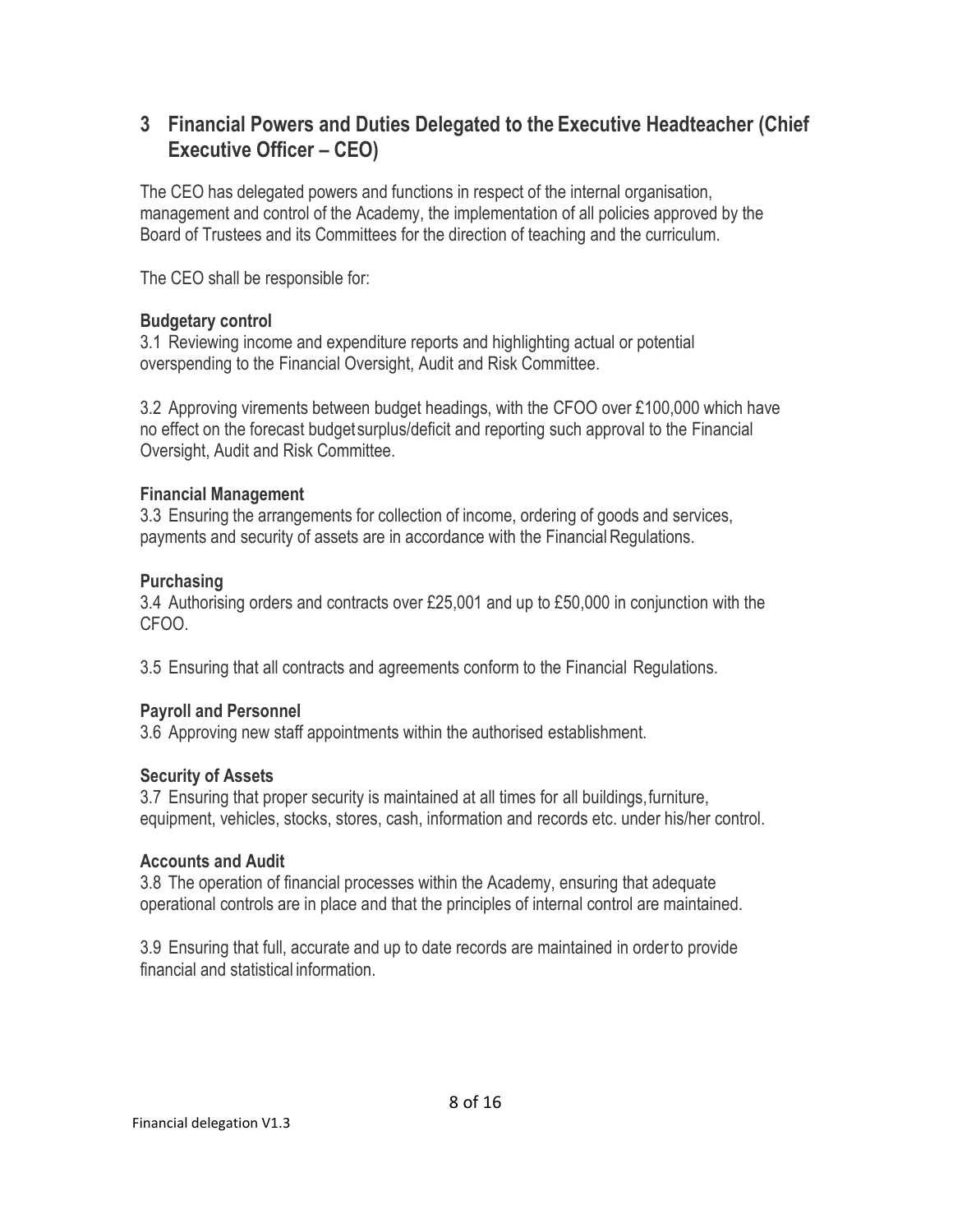3.10 Ensuring that all records and documents are available for audit by the appointed external auditors and by the internal auditor.

#### **Personnel**

3.11 Authorising permanent changes to the Trust's establishment except forthose posts specifically delegated to the Board of Trustees.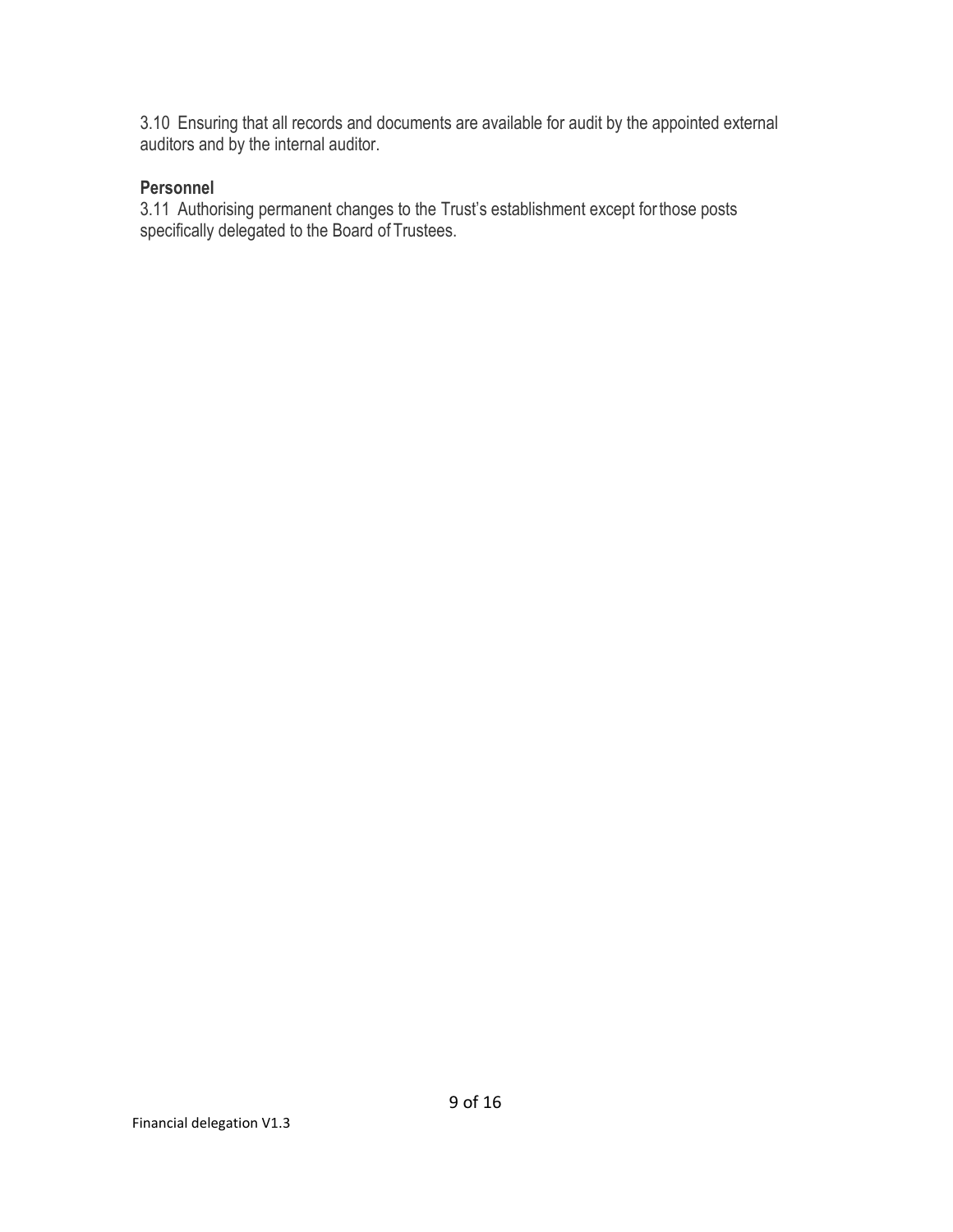# **4 Financial Powers and Duties Delegated to the Chief Finance and Operating Officer (Chief Financial Officer –CFOO)**

The CFOO shall be responsible for:

# **Budgets/Budgetary Control**

4.1 Preparing an annual draft budget plan for consideration by the Financial Oversight, Audit and Risk Committee and Board of Trustees before the start of the relevant financial year.

4.2 Monthly monitoring of expenditure and income against the approved budget and submitting reports on the Academy's financial position to every meeting of the Financial Oversight, Audit and Risk Committee. Any actual or potential overspending shall be reported to the CEO and Financial Oversight, Audit and Risk Committee.

4.3 Approving virements between budget headings of under £10,000 which have no effect on the forecast budget surplus/deficit and reporting such approval to the Financial Oversight, Audit and Risk Committee.

# **Purchasing**

4.4 Authorising orders and contracts up to £25,000 in conjunction with Head of Schools/Head Teachers.

4.5 Maintaining a register of formal contracts entered into, amounts paid and certificates of completion.

4.6 Retention of quotes obtained for goods, works andservices.

4.7 Ensuring that all correct invoices are duly certified by authorised staff before payments are made and that invoices, vouchers and other records are retained and stored in a secure way and are readily available for inspection by authorised persons.

4.8 Ensuring the appropriate division of duties between staff responsible for processing orders, receiving deliveries and processing payments.

# **Payroll and Personnel**

4.9 Ensuring that the monthly payroll is checked, and certifying it forpayment.

#### **Income**

4.10 Ensuring that all income is accurately accounted for and is promptly collectedand banked intact.

4.11 Authorising the write-off of debts not collectable below£1,000.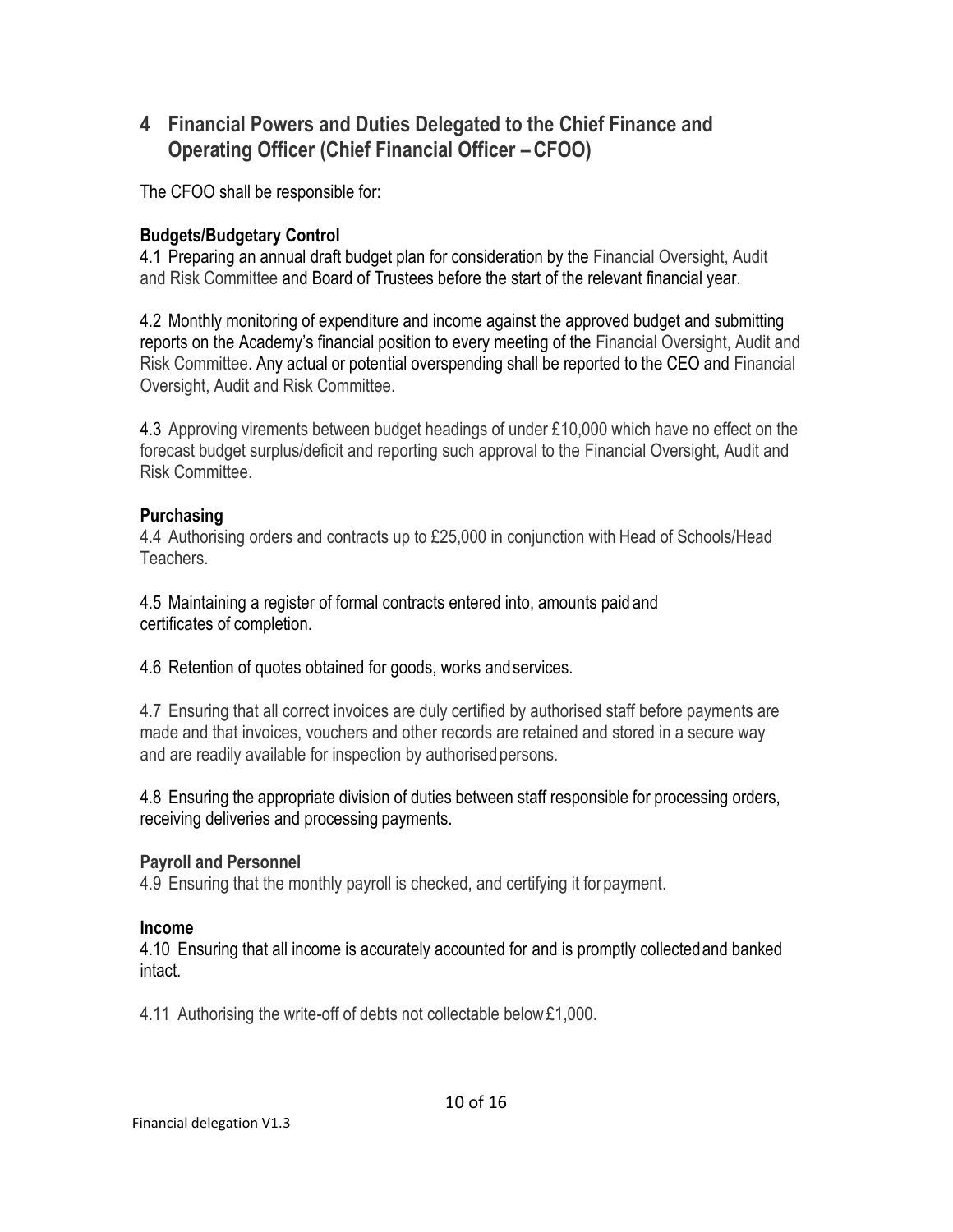#### **Banking Arrangements**

4.12 Maintaining proper records of account and reviewing monthly bank reconciliations.

#### **Insurances**

4.13 Notifying the Financial Oversight, Audit and Risk Committee on any eventuality that could affect the Academy's insurance arrangements.

#### **Security of Assets**

4.14 Maintaining a permanent and continuous register of all items of furniture, equipment, vehicles and plant.

#### **Information and Communication Systems**

4.15 Maintaining the standards of control for such systems in operation within the Academy to include the use of properly licensed software, and for the security and privacy of data in accordance with the Data Protection Act.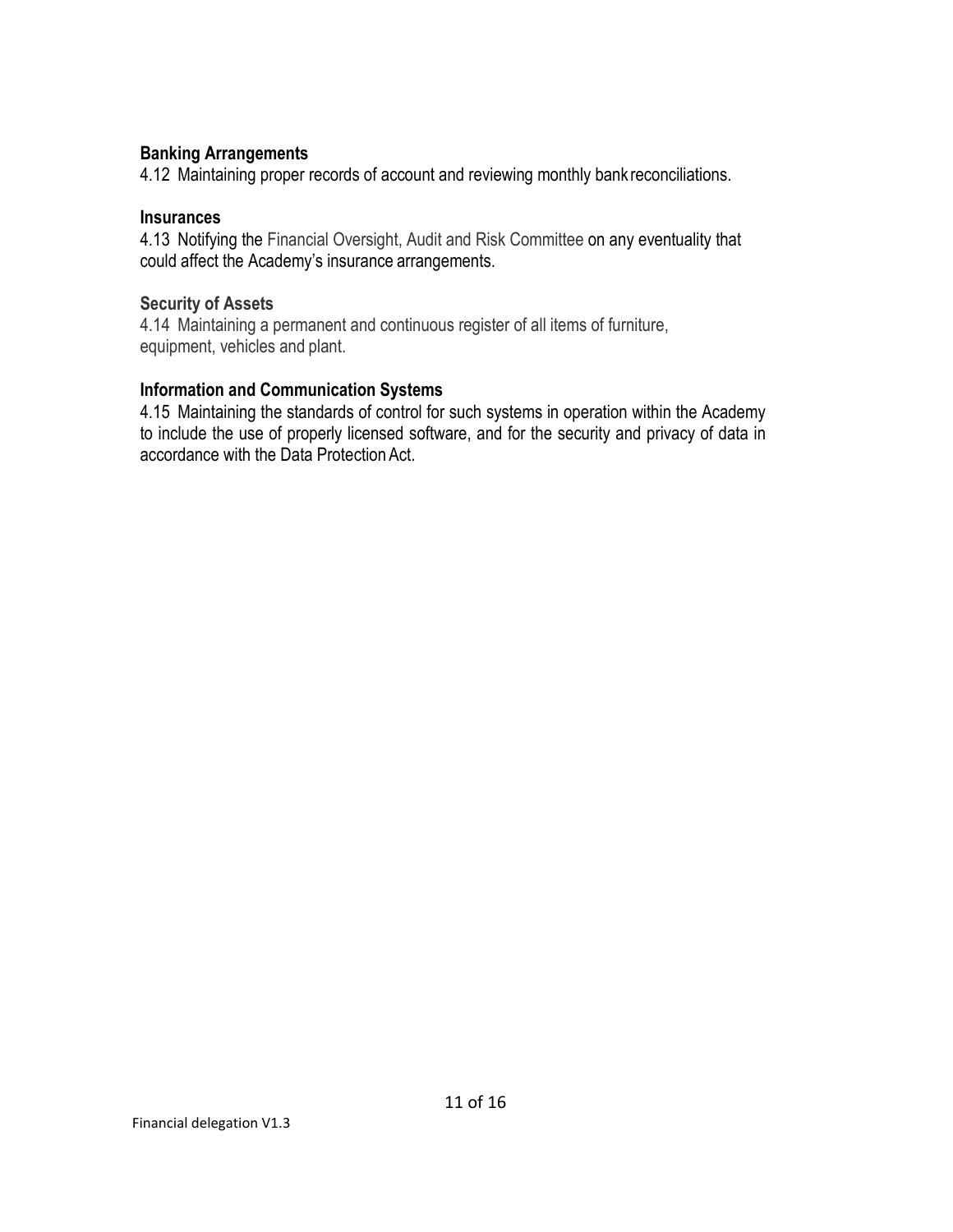# **5 Financial Powers and Duties Delegated to the Head of School/HeadTeacher**

The Head of School/Head Teacher shall be responsible for:

#### **Budgets/Budgetary Control**

5.1 Preparing an annual draft budget plan in conjunction with the CFOO for consideration by the CEO and Local Governing Body to form part of the overall Trust budget.

5.2 Monthly monitoring of expenditure and income against the approved budget and submitting reports on the Academy's financial position in conjunction with the CFOO to the Local Governing Body.

#### **Purchasing**

5.3 Authorising orders and contracts up to £10,000 in conjunction with Budget Holders and the CFOO.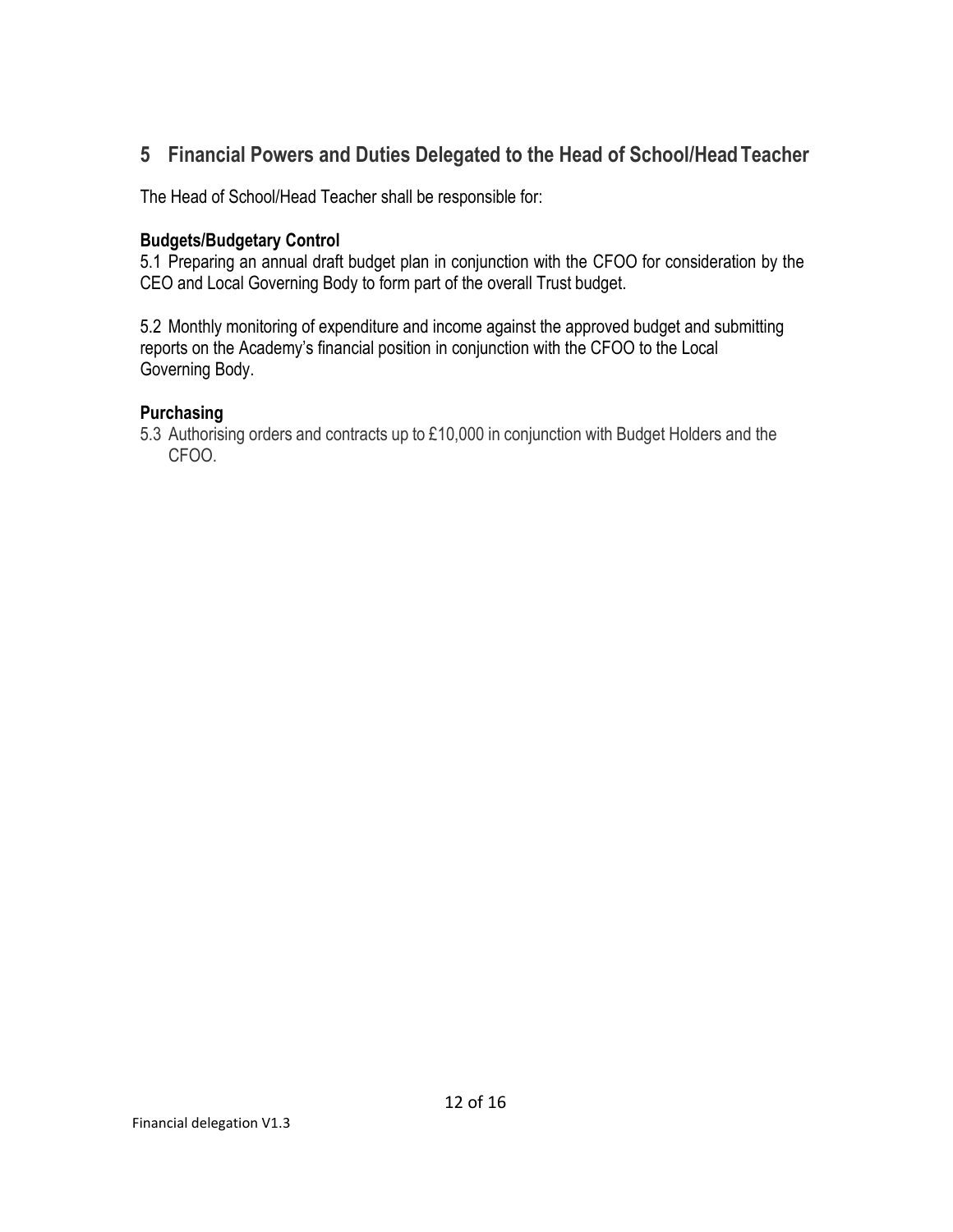# **6 Financial Powers and Duties Delegated to Other Staff**

Members of staff with delegated responsibilities should be aware that these must be exercised in accordance with Financial Regulations.

The following responsibilities are delegated to other staff in addition to the CEO, CFOO and Head Teachers/Head of Schools.

# **Budgets/Budgetary Control**

6.1 Staff appointed as Budget Holders are responsible for checking and certifying statements of expenditure against their delegated budget and for reporting any errors or irregularities to the Finance Manager. Any actual or potential overspending shall also be reported to the Finance Manager or the CFOO.

# **Purchasing**

6.2 Budget Holders can authorise orders up to £2,000 provided it is within the scopeand remaining balance of their delegated budget.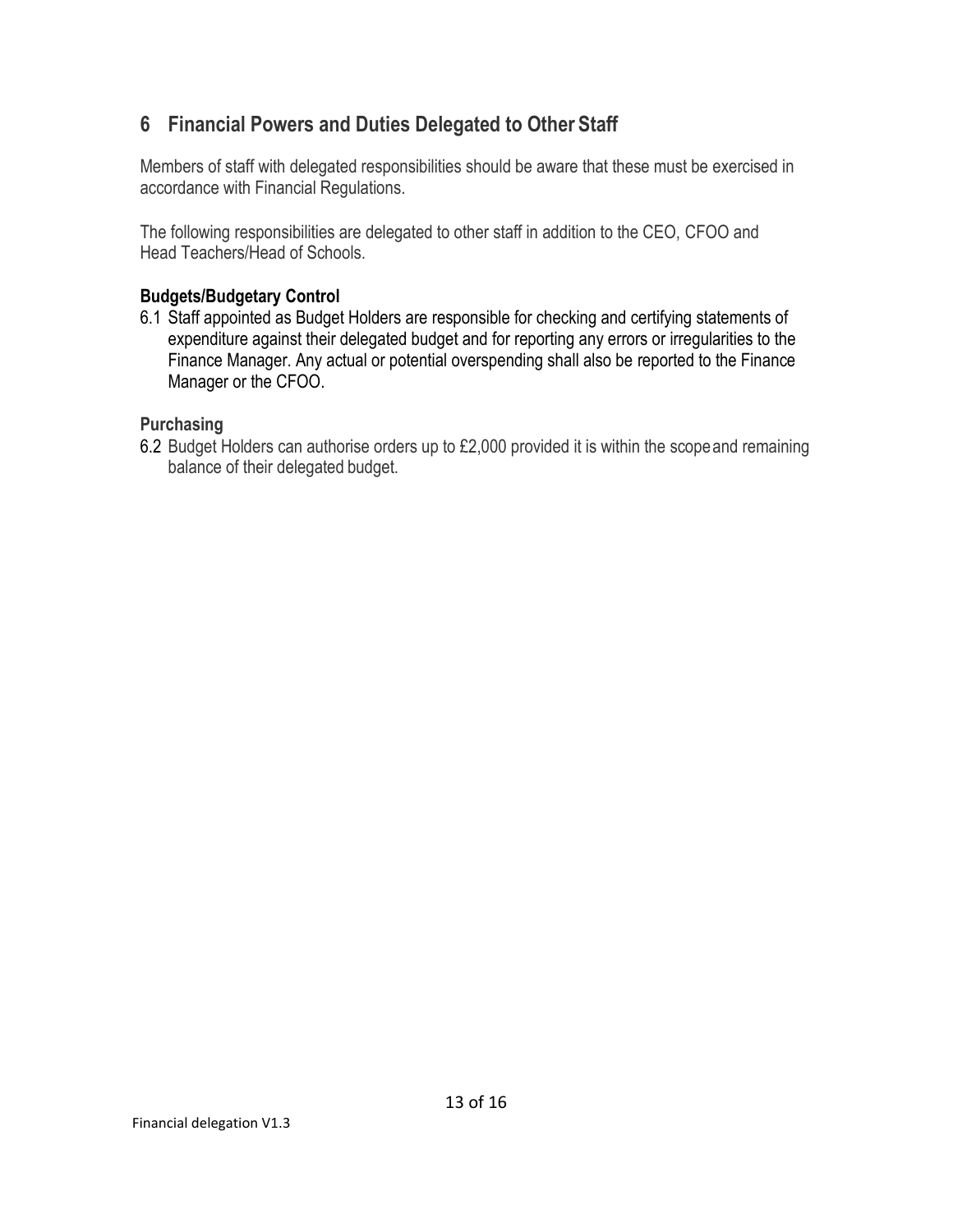# **7 Summary of Financial Authorisation Levels**

| <b>Delegated Duty</b>                                                                     | Value                                                           | <b>Delegated Authority</b>                                                                                                                                                        | <b>Method</b>                                                                                      |
|-------------------------------------------------------------------------------------------|-----------------------------------------------------------------|-----------------------------------------------------------------------------------------------------------------------------------------------------------------------------------|----------------------------------------------------------------------------------------------------|
| Ordering Goods and<br>Services (raising<br>requisitions)                                  | Up to £2,000                                                    | <b>Budget Holder</b>                                                                                                                                                              | Selection from preferred<br>supplier list unless agreed<br>otherwise with Finance<br>Manager       |
|                                                                                           | £2,001 to £10,000                                               | As above plus Head of<br>School/Head Teacher                                                                                                                                      | Minimum of two<br>estimates or price lists                                                         |
|                                                                                           | £10,001 to £25,000                                              | As above plus CFOO                                                                                                                                                                | Minimum of two<br>estimates or price lists                                                         |
|                                                                                           | £25,001 to £50,000                                              | As above plus CEO                                                                                                                                                                 | Minimum of three<br>written estimates                                                              |
|                                                                                           | £50,001 to £100,000                                             | As above plus Financial<br>Oversight, Audit and Risk<br>Committee                                                                                                                 | Formal tendering<br>process                                                                        |
|                                                                                           | Over £100,001                                                   | <b>Board of Trustees</b>                                                                                                                                                          | Formal tendering process,<br>including advertising or<br>use of<br>approved frameworks<br>(eg CPC) |
|                                                                                           | Authority to accept<br>other than lowest<br>quotation or tender | In line with authorisation<br>above to 'next level'                                                                                                                               |                                                                                                    |
| Signatories for<br>cheques, BACS<br>payment<br>authorisations and<br>other bank transfers | Any                                                             | Two signatories from:<br>CEO/CFOO/Headteach<br>erHead of<br>School/Deputy<br>Headteacher/Head of<br>Year with at least one<br>signatory from the<br><b>Central Executive Team</b> |                                                                                                    |
| Signatories for EFA<br>grant claims and EFA<br>returns                                    | Any                                                             | Two signatories (or as required by<br>EFA) from:<br>CEO<br><b>CFOO</b><br>Headteacher/Head of School                                                                              |                                                                                                    |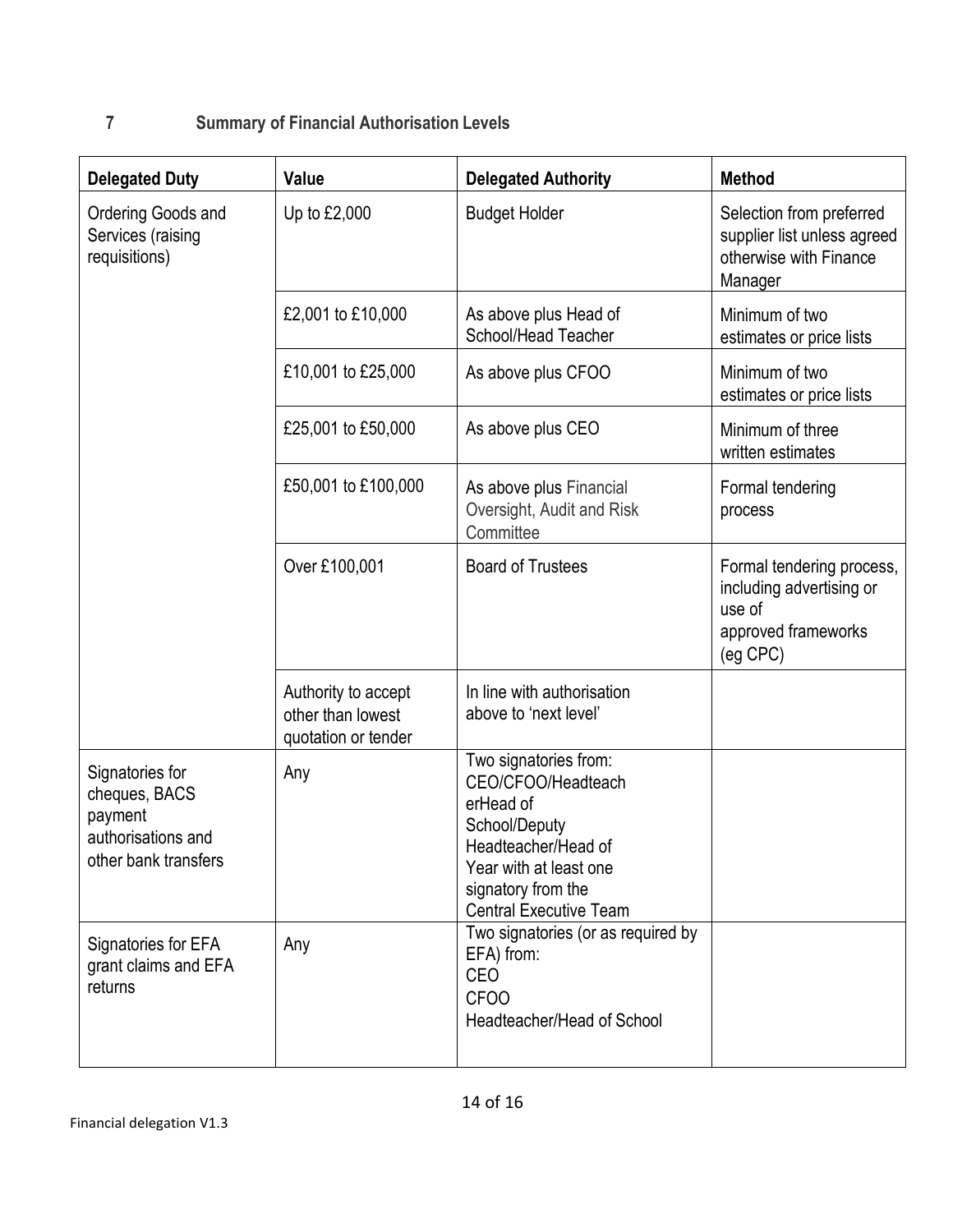| Virement of budget<br>provision between<br>budget heads                                | Up to £10,000 with<br>no impact on overall<br>budget | <b>CFOO</b>                                                                                      |  |
|----------------------------------------------------------------------------------------|------------------------------------------------------|--------------------------------------------------------------------------------------------------|--|
|                                                                                        | Over £10,001 with no<br>impact on overall<br>budget  | As above plus CEO reporting to<br>Financial Oversight, Audit<br>and Risk Committee               |  |
|                                                                                        | Up to £100,000 with<br>impact on overall<br>budget   | As above plus Financial Oversight,<br>Audit and Risk Committee reporting<br>to Board of Trustees |  |
|                                                                                        | Over £100,001 with<br>impact on overall<br>budget    | <b>Board of Trustees</b>                                                                         |  |
| Disposal of assets                                                                     | Up to £5,000                                         | <b>CFOO</b>                                                                                      |  |
| (with reference to<br><b>Academies Financial</b>                                       | £5,001 to £10,000                                    | As above plus CEO                                                                                |  |
| Handbook)                                                                              | £10,001 to £20,000                                   | As above plus Financial<br>Oversight, Audit and Risk<br>Committee                                |  |
|                                                                                        | Over £20,001                                         | <b>Board of Trustees</b>                                                                         |  |
| Write-off of bad debts<br>(with reference to<br><b>Academies Financial</b><br>Handbook | Up to £1,000                                         | <b>CFOO</b>                                                                                      |  |
|                                                                                        | £1,001 to £5,000                                     | As above plus CEO                                                                                |  |
|                                                                                        | £5,001 to £10,000                                    | As above plus Financial<br>Oversight, Audit and Risk<br>Committee                                |  |
|                                                                                        | Over £10,001                                         | <b>Board of Trustees</b>                                                                         |  |
| Purchase or sale of any<br>freehold property                                           | Any                                                  | EFA approval required                                                                            |  |